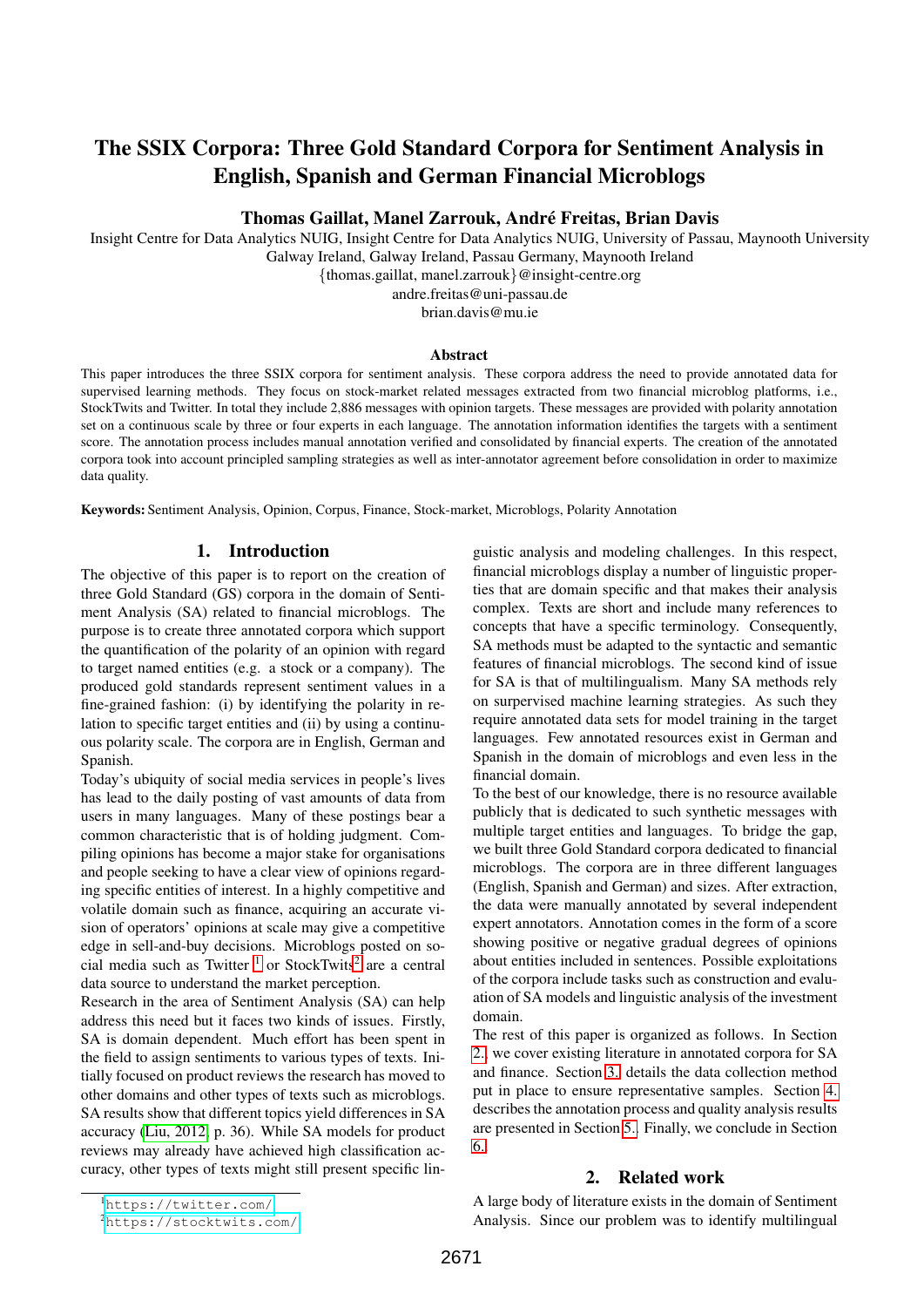financial resources for use in supervised learning methods, we narrow our review to annotated corpora of the financial domain. Work on financial corpora has a long history, starting with the Penn Treebank corpus [\(Marcus et al., 1993\)](#page-3-2) which includes Wall Street Journal articles in American English. More recent work includes corpora targeting various types of texts and different languages.

A number of relevant financial corpora exists in English. [\(O'Hare et al., 2009\)](#page-3-3) analysed financial blogs. To do so, they developed a corpus of financial blogs. The annotation scheme targets 500 specific companies and is applied at document and paragraph level, not sentence level. Annotators successively used a 3 and a 2 point polarity scale of sentiment. An annotation tool was used by seven trained raters who annotated 979 documents. Inter-rater agreement shows a 0.712 Kappa for the three point scale and perfect agreement for the binary scale. The annotated corpus made up of 1,691 document-level annotations is subsequently used in a sentiment polarity classification approach. In [\(Malo et al., 2013\)](#page-3-4), the authors trained classifiers to conduct sentence-level analysis of financial news sentiments (not microblogs). They used a human-annotated phrasebank with close to 5,000 sentences collected across a number of financial news sources. The annotation scheme is designed with a 3 point scale polarity. Three trained raters annotated the corpus and pairwise Kappa values ranged from 0.611 to 0.886. Majority vote is used to consolidate the Gold Standard. [\(Takala et al., 2014\)](#page-4-0) focused on annotating a corpus of newswire texts categorised in ten different topics in economics. They addressed the need to have sentence level annotation to determine the aggregated sentiment for a given topic at document-level. In total, 297 texts were annotated both at document and sentence levels, including a three point scale polarity. Pairwise agreement Kappa for documents ranges from 0.412 to 0.897 and from 0.682 to 0.756 for sentence level.

In other languages, several corpora have been published. The TASS Spanish corpus focuses on microblog posts from Twitter (Román et al., 2015). It is composed of 68,017 messages in ten topics such as politics, entertainment, literature and soccer. Polarity is indicated at text and entity levels. No inter-annotator agreement results are given. The Emotiblog corpus [\(Boldrini et al., 2009\)](#page-3-5) includes a 30,000 word Spanish component. It includes message blogs that focus on topical news such as the Kyoto protocol but not on financial topics. The fine-grained annotation scheme includes a mix of syntactic and semantic features. Average interannotator agreement across all categories is 0.68. In German, there are two projects of interest. Scholtz et al [\(Scholz](#page-4-2) [et al., 2012\)](#page-4-2) published a corpus of news-related texts. It includes 15,089 sentences and includes 3-level polarity scale (Cohen's Kappa = 0.88). Momtazi [\(Momtazi, 2012\)](#page-3-6) published another German corpus. It focuses on blog messages and includes 500 short texts from social media. Messages are annotated at document level with four polarity scores. Fleiss' Kappa scores range from 0.5 to 0.65.

This short review indicates that microblog annotated corpora focused on the financial sector are scarce. In addition, very few of these resources provide polarity information at entity level. The SSIX GS corpus addresses this lack by

providing polarity annotation, on a continuous scale, for financial entities mentioned in microblogs.

# 3. Data collection

<span id="page-1-0"></span>The gathering process of the data requires the actual collection from data sources and the extraction of the data with filters to eliminate irrelevant contents such as spams and non-reliable sources.

# 3.1. Data source

The corpora are specialised in the domain of stock-market investments. They are intended to represent financial microblog messages in each language. A number of platforms such as Twitter and Stocktwits provide messages published by their users who are investors with a specific interest in following stock prices. They share stock trend analysis and relevant events. Our sampling frame is a collection of messages from the StockTwits and Twitter platforms for their focus on financial entities called *cashtags*, e.g., \$*AAPL* for Apple's stock. The texts are classified according to the *cashtag* categories that refer to companies or stocks. The messages are in English, Spanish and German.

StockTwits and Twitter are social media platforms. Stock-Twits was used as a source for the English corpus. The reason is that it provided an official firehose access or ondemand historical English data specialised in the financial domain. The period of collection was between October 2011 and June 2015. The Spanish and German corpora were sourced from Twitter for several weeks between October and November 2016. They underwent a less sophisticated sampling process due to limited access on demand. The data were then passed through further content filtering operations (to exclude spam and unreliable authors) which are described below.

# 3.2. Extraction process

We explain the sampling process from the data sources. We then describe how the data was filtered to obtain relevant messages.

#### 3.2.1. Sampling the data source

The extraction process was conducted in two stages. Firstly, samples were collected in each language by applying a stratified strategy. The purpose was to ensure representativeness in the corpora [\(Biber, 1993\)](#page-3-7). We first categorised messages according to their time stamps and their *cashtags*. We then randomly sampled messages from all categories to make sure that each sample included a balanced representation of messages according to time and entities.

#### 3.2.2. Filtering the data

After sampling was applied, a number of filtering rules were identified to eliminate non-desirable messages in each corpus. Such messages contained spams and irrelevant content. To detect irrelevant content we used the following criteria: *Number of messages per author*, *number of cashtags mentioned*, *number of message followers*. Once detected the corresponding messages were eliminated and three language-specific corpora were prepared for manual annotation.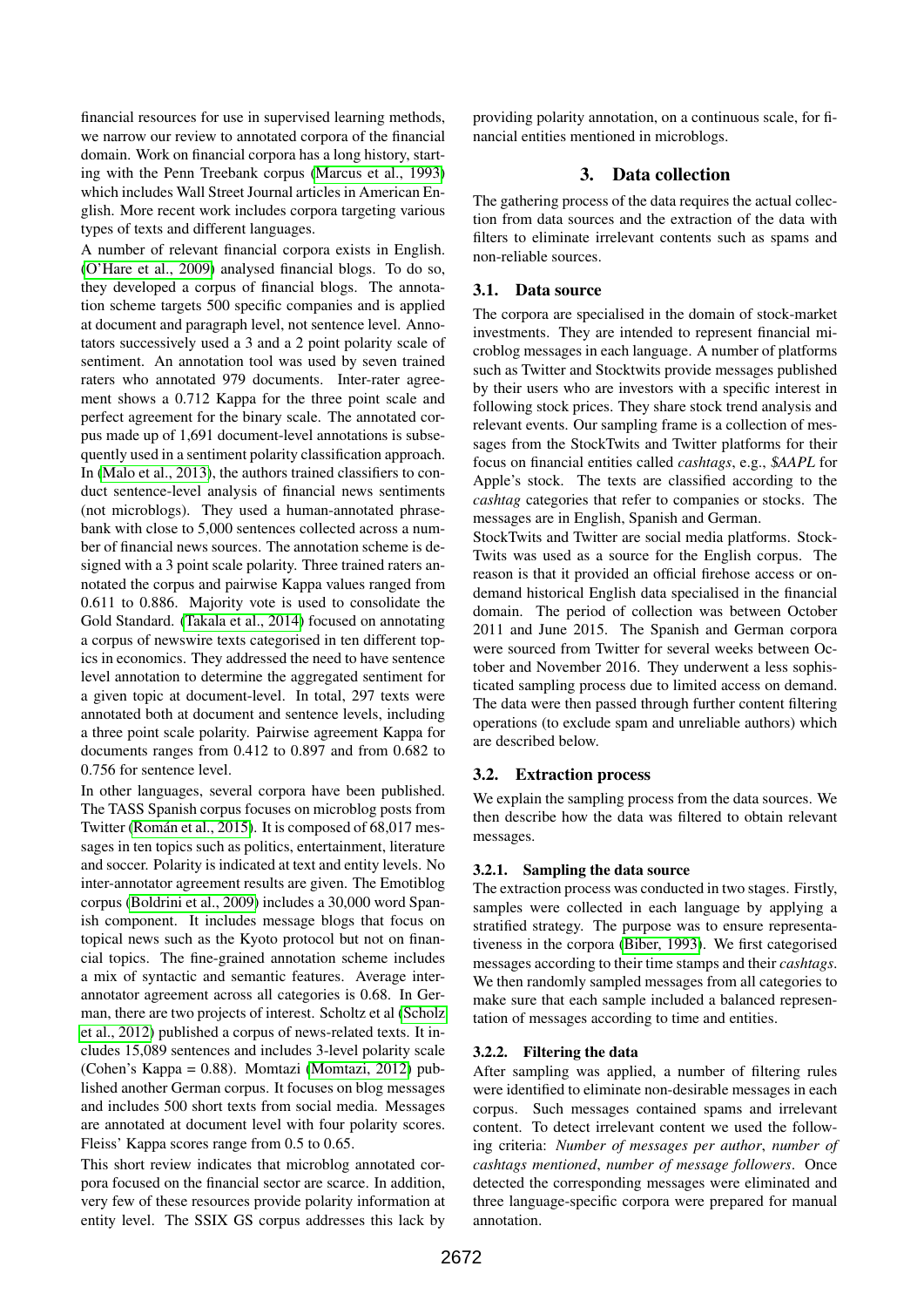# 4. Annotation

<span id="page-2-0"></span>After extracting messages from the data sources, we conducted a manual annotation of the corpora.

### 4.1. Description of the Annotated Corpora

The corpus is divided into three corpora that match the language of the messages. Table [1](#page-2-2) shows the properties of each corpus. The corpora include the messages and their

| Corpus   | Number of | Number of    | Number of |
|----------|-----------|--------------|-----------|
| Language | annotated | unique en-   | tokens    |
|          | messages  | tities anno- |           |
|          |           | tated        |           |
| English  | 1,336     | 805          | 16,567    |
| Spanish  | 766       | 182          | 11,482    |
| German   | 784       | 101          | 13,660    |

<span id="page-2-2"></span>Table 1: The English, Spanish and German corpora

score annotations. In each message the targeted entity is assigned a score. If a message included several entities, each entity was rated independently, resulting in identical or different scores depending on the context. The following is a Spanish message with its annotation including sentiment polarity and its target:

- $\bullet$  ID: 1,069
- Source ID: 272
- Text: \$BAC reporto ganancias e ingresos mejores ´ que los proyectados, impulsados por el trading de bonos #stocks (Translation: \$BAC reported higher than planned profits and revenues, which were pushed up by trading bonds #stocks)
- Target: \$bac
- Average score: 0.62
- Final score : 0.412

The \$*BAC* message target appears in the text and is assigned a positive score. The average score represents the average of the scores assigned by the annotators. The final score represents the consolidated score. The ID is the unique identifier within the corpus and the source ID is the message identifier of the microblog platform.

In terms of textual characteristics, financial microblogs demonstrate domain-related and linguistic specificities. Much domain terminology is used to describe assets, events and intentions, e.g., *calls*, *puts* indicating buy or sell options. The syntax is also specific as parataxis appears to be predominant. The following excerpts from the English GS (JSON format) show simple messages in which strong and even weak punctuation or symbols are used as a separators for clauses.

{ "Unique": "14908\$TZA", "Text": "Buying \$TZA calls / \$TNA puts tomorrow",

```
"Average Score": 0.841,
"Type": "stocktwits",
"source id": 5350721
},
{
"Unique": "14975$SPY",
"Text": "$SPY Yes buy everything up,
World is fine",
"Average Score": 0.829,
"Type": "stocktwits",
"source id": 6058084
}
```
# 4.2. Applying the Annotation Scheme

The three corpora underwent a twofold process: annotation and consolidation.

#### 4.2.1. Annotation

Firstly, several expert annotators annotated the messages by applying a score to each financial entity found in each message. Scoring involved assigning values along a continuous range of [-1;1]. This range covers seven categories that were detailed in specific guidelines for annotators. On a scale of 1 to 7, the annotators were asked to annotate how bearish (negative) or bullish (positive) the opinion holder was regarding a specific financial entity mentioned in a given message. The annotations spanned from clearly negative (*selling intention*) to clearly positive (*buying intention*). The intermediary categories showed different degrees on the scale, and 0 was kept for purely informative messages in nature. The annotators were instructed not to overuse neutral scores if possible.

#### 4.2.2. Consolidation

The second part of the annotation process consisted in consolidating the different scores assigned to each message by the annotators. It implied the systematic flagging of inconsistent scores for the same message (e.g., averaging positive and negative values). We applied two filtering rules. The first one consisted in setting a minimum number of required annotation scores (set to 3) per entity in order to proceed with computing their average. The second rule conditioned the calculation to only taking scores within a specific deviation of one another. If a score was over the deviation, it was not included in the consolidated score. These two rules ensured a degree of control over extreme and isolated scores and prevented them from being automatically included in the final set. Finally, the messages that conflicted with the two rules were flagged and reviewed by an expert for final score assignment. During consolidation, the selection of relevant text spans corresponding to scores was abandoned due to the lack of agreement between annotators.

# 5. Quality tests and results

<span id="page-2-1"></span>Different measures were applied at different stages in the process to evaluate the quality of the corpora. First, we applied a binomial test [\(Baroni and Evert, 2009\)](#page-3-8) on the Stock-Twits English corpus to measure the quality of the sampling method regarding representativeness. We could not apply this to the Spanish and German corpora as, unlike Stock-Twits, we could not access the full population for the time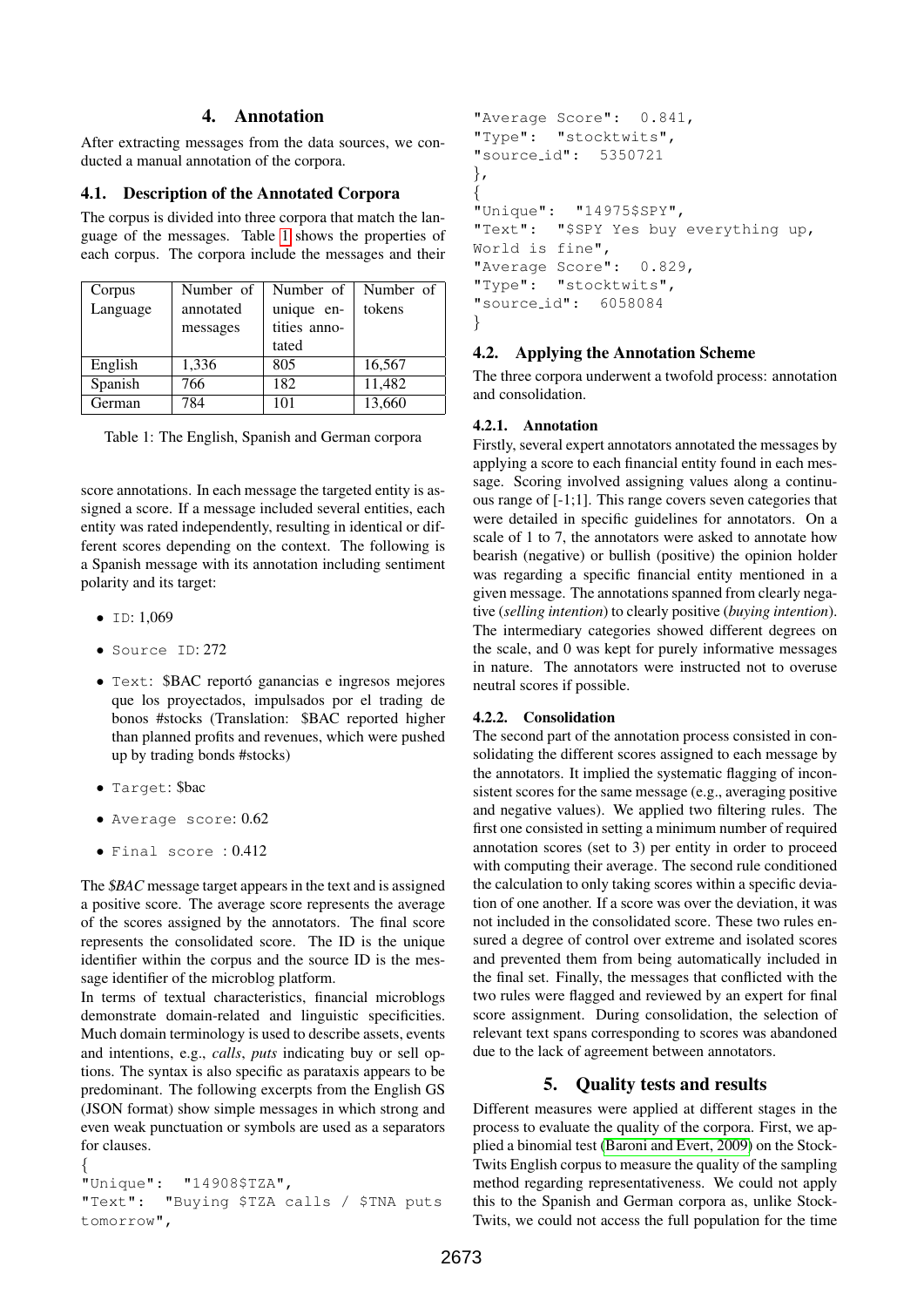period due to the sampling restrictions of the Twitter API. Results showed that a low number of tokens were proportionally different between the initial data set and the corpora (see Table [2\)](#page-3-9).

| Total number of tokens $(\%)$                | 72,263<br>(100%)     |
|----------------------------------------------|----------------------|
|                                              |                      |
| Number of tokens significantly different     | $1,330$<br>$(1.8\%)$ |
|                                              |                      |
| Number of tokens not significantly different | 70,933               |
|                                              | $98.2\%$             |

<span id="page-3-9"></span>Table 2: Number of tokens that are different and similar between the initial data source and the English corpus (pvalue  $< 0.05$ 

Following [Artstein and Poesio \(2008\)](#page-3-10), inter-annotator agreement was also measured with Fleiss' Kappa and Krippendorff's Alpha. The annotations were split into 2 classes (negative and positive). Results for each corpus are presented in Table [3.](#page-3-11)

| Languages            | English | Spanish | German |
|----------------------|---------|---------|--------|
| Raters               |         |         |        |
| Krippendorff's Alpha | 0.61    | 0.504   | 0.594  |
| Fleiss' Kappa        | 0.69    | 0.547   | 0.703  |

<span id="page-3-11"></span>Table 3: Inter-annotator agreement for the three corpora

The rates between corpora are not identical; especially with the Spanish corpus. These differences suggest that, in spite of identical annotation guidelines, Spanish-speaking annotators deviated from their English and German-speaking counterparts. This may indicate variations in interpreting the degrees of sentiments in the examples given in the English guidelines.

Overall, agreement results are comparable to the state-ofthe-art annotation experiments mentioned in Section [2..](#page-0-2) Interpreting the values is a matter of discussion in itself as there is not any definite scale that expresses exact agreement levels, in particular under a continuous scale setting. For a recent interpretation on consensus analysis the reader is referred to [\(Artstein and Poesio, 2008\)](#page-3-10).

# 6. Conclusion

<span id="page-3-1"></span>In this paper, we have presented the compilation and annotation of three gold standard corpora for financial microblogs. We followed a twofold process. Firstly, we extracted the data from the Stocktwits and Twitter microblog services. The messages were filtered to ensure the elimination of irrelevant messages such as spams and bot-authored texts. Secondly, we created the annotated corpora by applying a sentiment polarity scale at entity-level in three different languages, i.e., English, Spanish and German. These corpora were annotated by following strict guidelines by several experts in the financial domain.

format, the English corpus is available online<sup>[3](#page-3-12)</sup> and the Spanish and German corpora are available on request. Future work will involve the integration of more languages in the corpus.

# 7. Acknowledgements

We would like to thank all the people involved in the creation of the Gold Standard. This work is funded by the SSIX Horizon 2020 project (Grant agreement No 645425)



Co-financed by the European Union

Connecting Europe Facility

# 8. Bibliographical References

- <span id="page-3-10"></span>Artstein, R. and Poesio, M. (2008). Inter-coder Agreement for Computational Linguistics. *Comput. Linguist.*, 34(4):555–596, December.
- <span id="page-3-8"></span>Baroni, M. and Evert, S. (2009). Statistical methods for corpus exploitation. In Anke Lüdeling et al., editors, *Corpus Linguistics An International Handbook*, volume 2, pages 777–803. De Gruyter, Berlin, Boston.
- <span id="page-3-7"></span>Biber, D. (1993). Representativeness in Corpus Design. *Literary and Linguistic Computing*, 8(4):243–257.
- <span id="page-3-5"></span>Boldrini, E., Balahur Dobrescu, A., Martínez-Barco, P., and Montoyo, A. (2009). EmotiBlog: a fine-grained model for emotion detection in non-traditional textual genres. In *Proceedings of the 1st Workshop on Opinion Mining and Sentiment Analysis*, pages 22–31, Seville, Spain. WOMSA.
- <span id="page-3-0"></span>Liu, B. (2012). *Sentiment Analysis and Opinion Mining*. Morgan & Claypool Publishers, San Rafael, Calif., May.
- <span id="page-3-4"></span>Malo, P., Sinha, A., Takala, P., Ahlgren, O., and Lappalainen, I. (2013). Learning the Roles of Directional Expressions and Domain Concepts in Financial News Analysis. In *Proceedings of the 2013 IEEE 13th International Conference on Data Mining Workshops*, ICDMW '13, pages 945–954, Washington, DC, USA. IEEE Computer Society.
- <span id="page-3-2"></span>Marcus, M. P., Marcinkiewicz, M. A., and Santorini, B. (1993). Building a Large Annotated Corpus of English: The Penn Treebank. *Computational Linguistics*, 19(2):313–330.
- <span id="page-3-6"></span>Momtazi, S. (2012). Fine-grained German Sentiment Analysis on Social Media. In *Proceedings of the Eight International Conference on Language Resources and Evaluation*, Istanbul, Turkey. European Language Resources Association (ELRA).
- <span id="page-3-3"></span>O'Hare, N., Davy, M., Bermingham, A., Ferguson, P., Sheridan, P., Gurrin, C., and Smeaton, A. F. (2009). Topic-dependent Sentiment Analysis of Financial Blogs. In *Proceedings of the 1st International CIKM Workshop on Topic-sentiment Analysis for Mass Opinion*, TSA '09, pages 9–16, New York, NY, USA. ACM.

The corpus data structures follows the TSV data-exchange

<span id="page-3-12"></span><sup>3</sup>[https://ssix-project.eu/knowledgebase/](https://ssix-project.eu/knowledgebase/gold-standards/) [gold-standards/](https://ssix-project.eu/knowledgebase/gold-standards/)